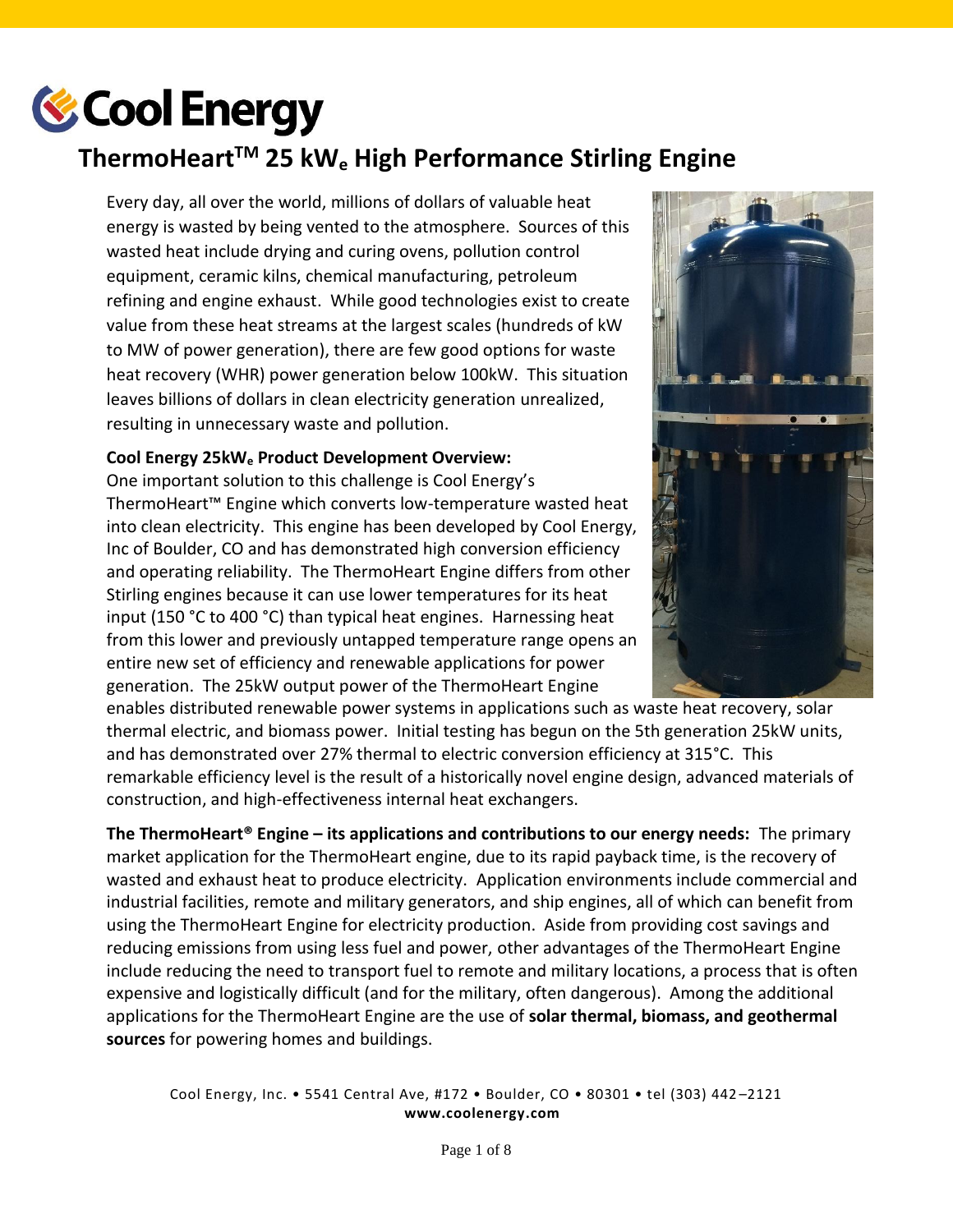Development of the ThermoHeart Engine began in 2006, and has been supported in part through grant awards from the US National Science Foundation, the Department of Energy, and the Environmental Protection Agency as well as contracts from the Department of Energy and Colorado Governor's Energy Office. Cool Energy has developed unique Stirling engines composed of highsurface-area heat exchangers, non-metallic self-lubricating piston/cylinder sets, and both metallic and non-metallic regenerators. The design approach employed by Cool Energy has emphasized reduced cost and high reliability to minimize the total cost of ownership and hence the cost of the energy produced. Designed initially for operations at lower temperatures (up to 300 °C) and moderate conversion efficiencies for waste heat recovery, the 5<sup>th</sup> generation engine design had its temperature range extended to 400°C for higher-temperature applications, including solar power. The fourth-generation prototype page demonstrated an output of  $3.1 \text{ kW}_e$  at  $315^{\circ}$ C input temperature and 20 °C rejection temperature with conversion efficiencies of over 22%. One of the fourth-generation prototypes was sold to Schneider Electric and delivered in 2011, where it is on a pilot test stand. Two of the fourth-generation prototypes have been tested for reliability in Boulder, Colorado, where they have accumulated 9000 operating hours of power production between them. The 5<sup>th</sup> generation engines are currently under test in Boulder, and results can be seen in the chart below and compared to other available methods of power generation at these temperatures.



*Figure 1) Chart of performance of generating technologies including the Gen 5 25kW ThermoHeart Engine, various organic Rankine cycle systems, solid state thermoelectric generators (TEGs), and conventional steam and turbine systems. The blue line is the fit through all of the data except TEGs*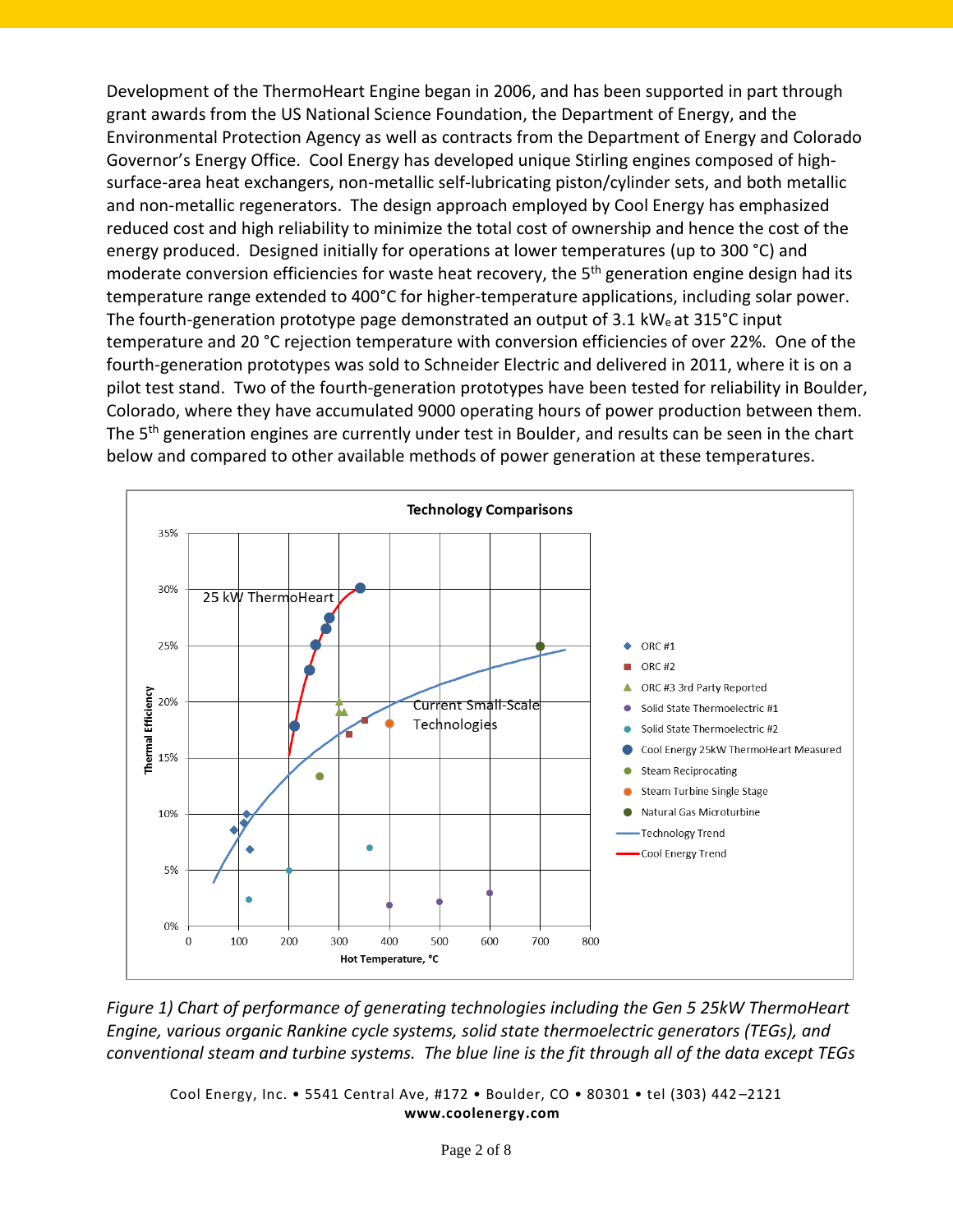*and the ThermoHeart Engine. The red line is the fit through the measured performance of the ThermoHeart Engine at multiple test points.* 

# **Waste Heat Recovery applications for ThermoHeart® Engines<sup>1</sup>**

## **The ThermoHeart**® **Engine can be used to recover low grade waste heat that has previously been uneconomical to recover, and boost operational efficiency of a power generator or process:**

The ThermoHeart Engine can be used with any heat source in the engine's optimal input temperature range of 150-400 °C. Whereas cost-effective waste heat recovery solutions at higher temperatures (over 500 °C) already exist, the ThermoHeart Engine offers a solution for low grade waste heat recovery from commercial and industrial processes, from remote and military generators, and from large-scale propulsion engines. This approach increases the efficiency of operations and reduces fuel consumption.



*Figure 2) Rotary-drive 25 kW<sup>e</sup> Stirling engine shown in an example waste heat recovery application. The source of hot gas flowing through the engine heat exchanger could be a reciprocating engine exhaust stream, or waste from an industrial process or pollution control equipment. Gas temperatures up to 600°C can be used, even though the heat transfer fluid used to deliver thermal energy to the engine will not exceed 400°C.*

## **The ThermoHeart Engine boosts the fuel efficiency of diesel generators by recovering waste heat**

The ThermoHeart Engine can boost the output of a diesel genset by 5% to 10% when recovering the waste heat the generator exhausts. In remote and military settings where fully burdened diesel

 $\overline{a}$ 

 $1$  Certain information about waste heat recovery presented in this section has been acquired from the website of the U.S. Department of Energy Intermountain Clean Energy Application Center – Waste Heat Recovery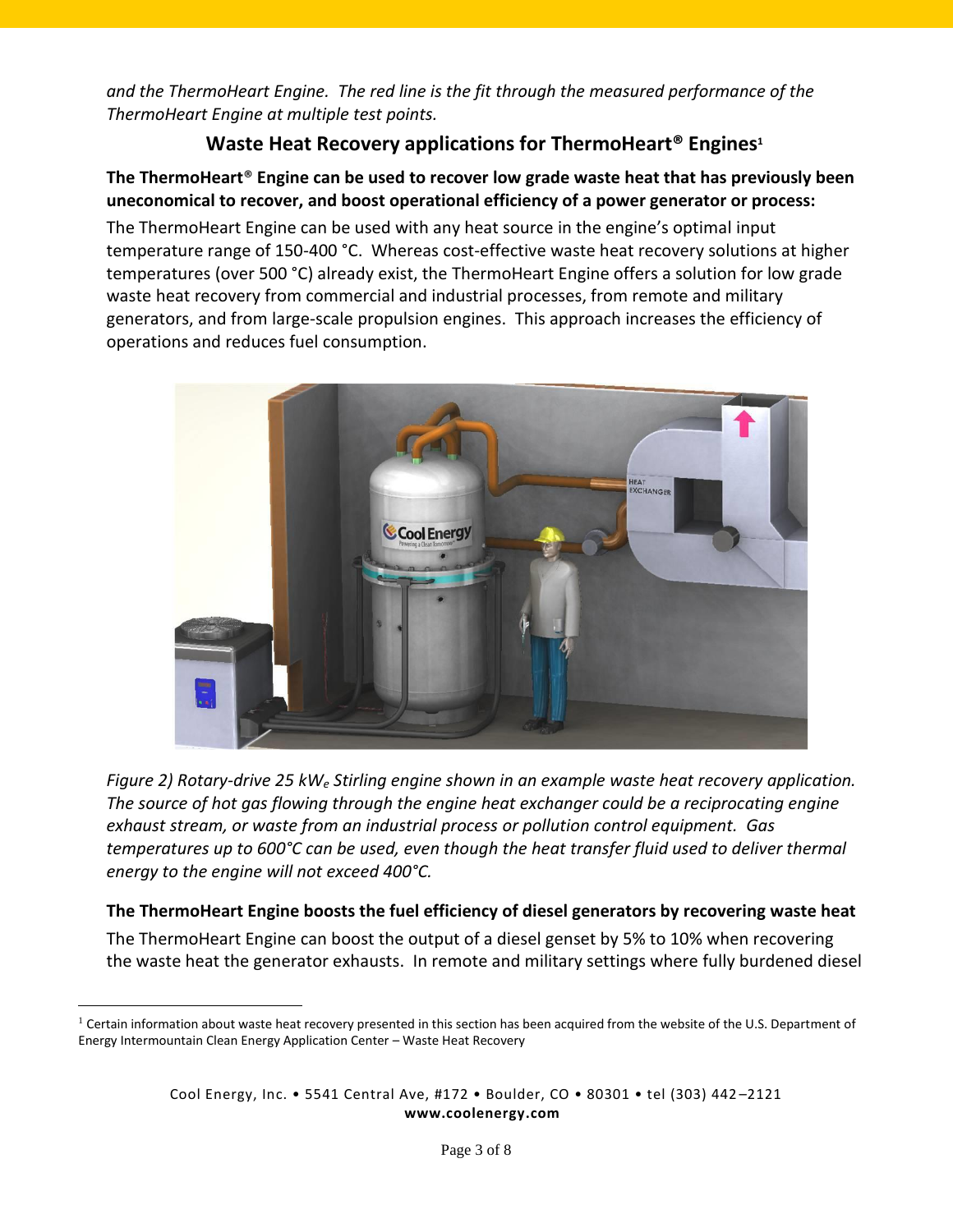fuel can cost up to \$15/gal including transport costs, the payback period for the engine can be under one year. The reduced requirement for transport of fuel is a highly valuable benefit to the military, as a significant fraction of modern war-fighting casualties occur during resupply missions of water and fuel.

An illustration of the ThermoHeart Engine configured to capture waste heat from a genset is included below.



*Fig 3) ThermoHeart® Engine configured to recover genset exhaust waste heat*

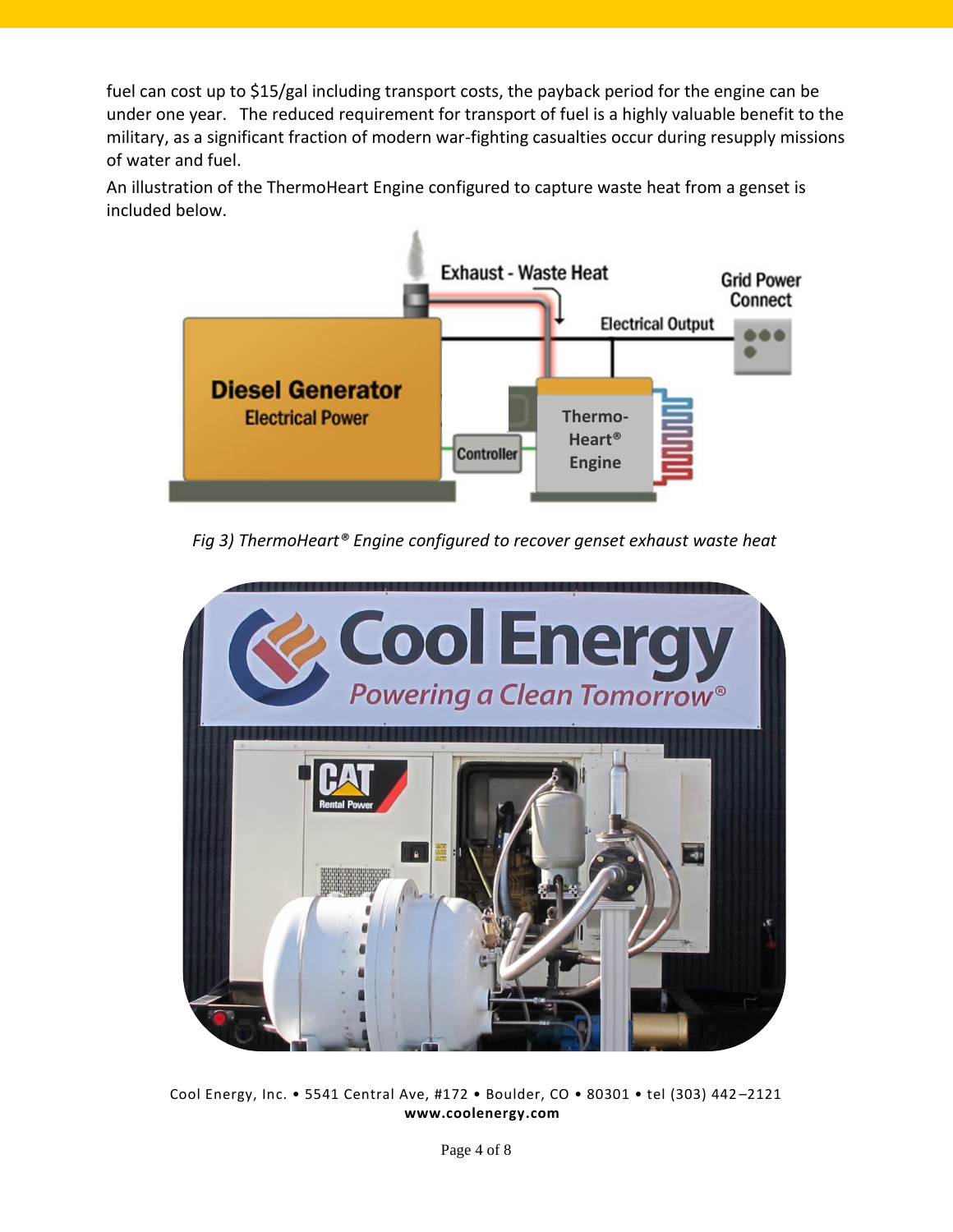*Fig 4) 3 kW<sup>e</sup> ThermoHeart® Engine boosting genset output by up to 7%.*

# **Other Useful Information about Cool Energy and the ThermoHeart® Engine**

#### **More about Stirling engines**

Cool Energy has developed the ThermoHeart® Engine which is a heat engine based on the Stirling cycle (invented in the early 1800's by Robert Stirling) and for which no internal combustion is required. The Stirling engine is a [heat engine](http://en.wikipedia.org/wiki/Heat_engine) that operates by expansion and compression of air or other gas (called the working fluid), at different temperature levels such that there is a net conversion of [heat](http://en.wikipedia.org/wiki/Heat) energy to mechanical work. The ThermoHeart Engine uses nitrogen as the working fluid, and is driven by relatively low temperatures (150 °C-400 °C). The mechanical work produced by the working fluid is transferred through pistons and connecting rods to a mechanism that drives a rotary generator built inside the engine, which ultimately creates electrical power.

### **The ThermoHeart® Engine is efficient and simple in its operation**

The ThermoHeart target operating temperature range enables materials to be used in the engine components that minimize thermal losses and reduce weight and cost relative to typical engines operating at high temperatures. Advantages the Stirling engine has over organic Rankine cycle machines include excellent part load performance, a wide operating temperature range not constrained by temperature restrictions of the working fluid, and high performance at both constant and variable rates of waste heat production.

### **The ThermoHeart Engine is quiet**

Because the ThermoHeart Engine operates at a relatively low speed (600 rpm), has no internal combustion or explosions and is fully balanced, the engine is quiet and low in vibration. The metal housing adds acoustic and thermal insulation.

### **Reliability of the ThermoHeart Engine**

The ThermoHeart Engine is designed for a 20,000 hour service interval – 3 years at 80% operating time. The anticipated lifetime of the engine is over 100,000 operating hours. There is no internal lubrication required as all bearings are sealed and the moving seals are self-lubricating. Two 3kW units have been evaluated for reliability on a continuous-operation test stand. One would operate continuously, while the other was torn down and the key components were measured to determine wear rate and estimate component lifetime. One engine has 5000 hour of run-time (180,000,000 revolutions), while the other has 2800 hours of run-time.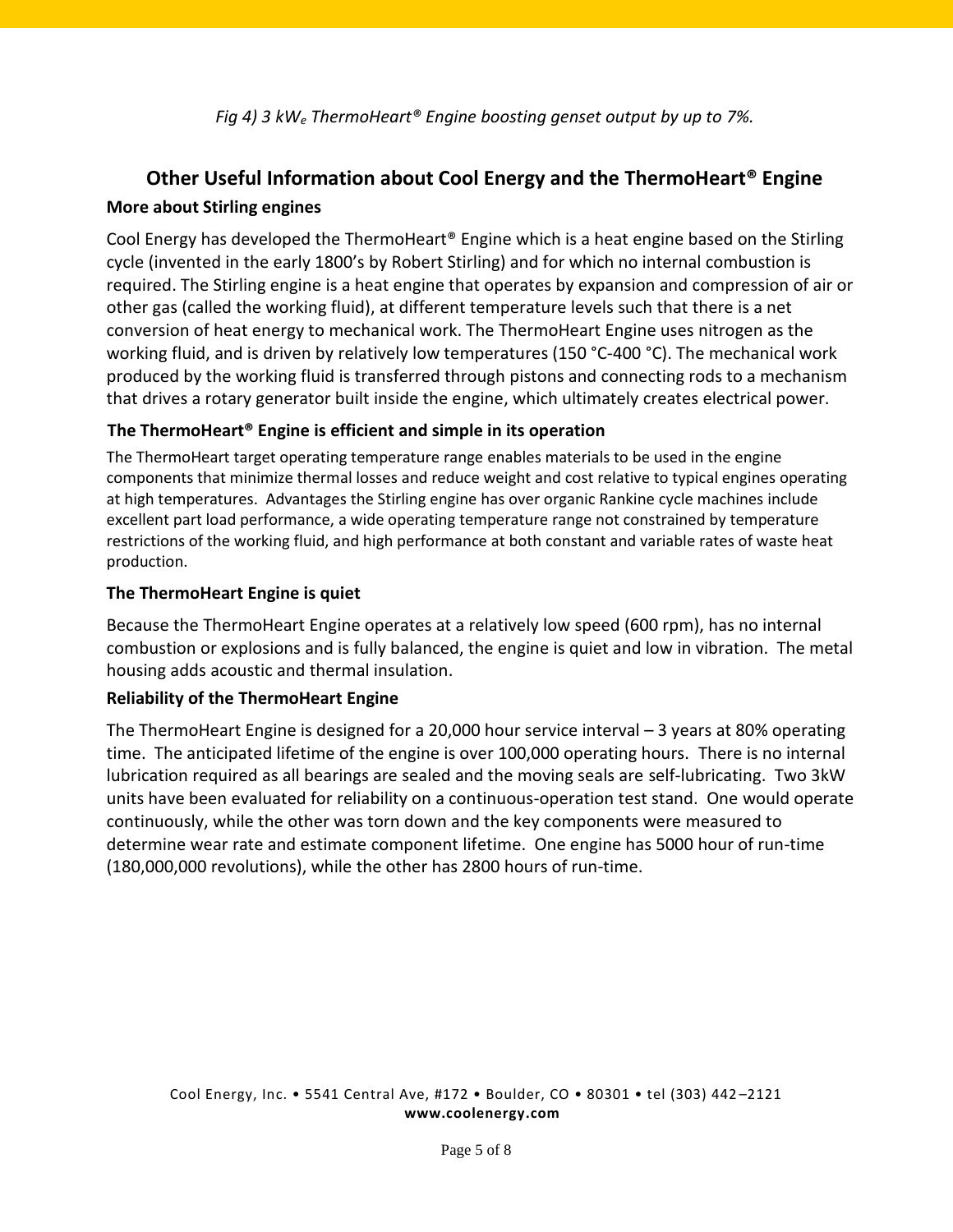



*Fig 5) left: 25kW ThermoHeart® Engine. The penetrations in the upper pressure vessel are the thermal heat transfer oil inlets and outlets. The heat rejection fluid is circulated through the center aluminum plate.*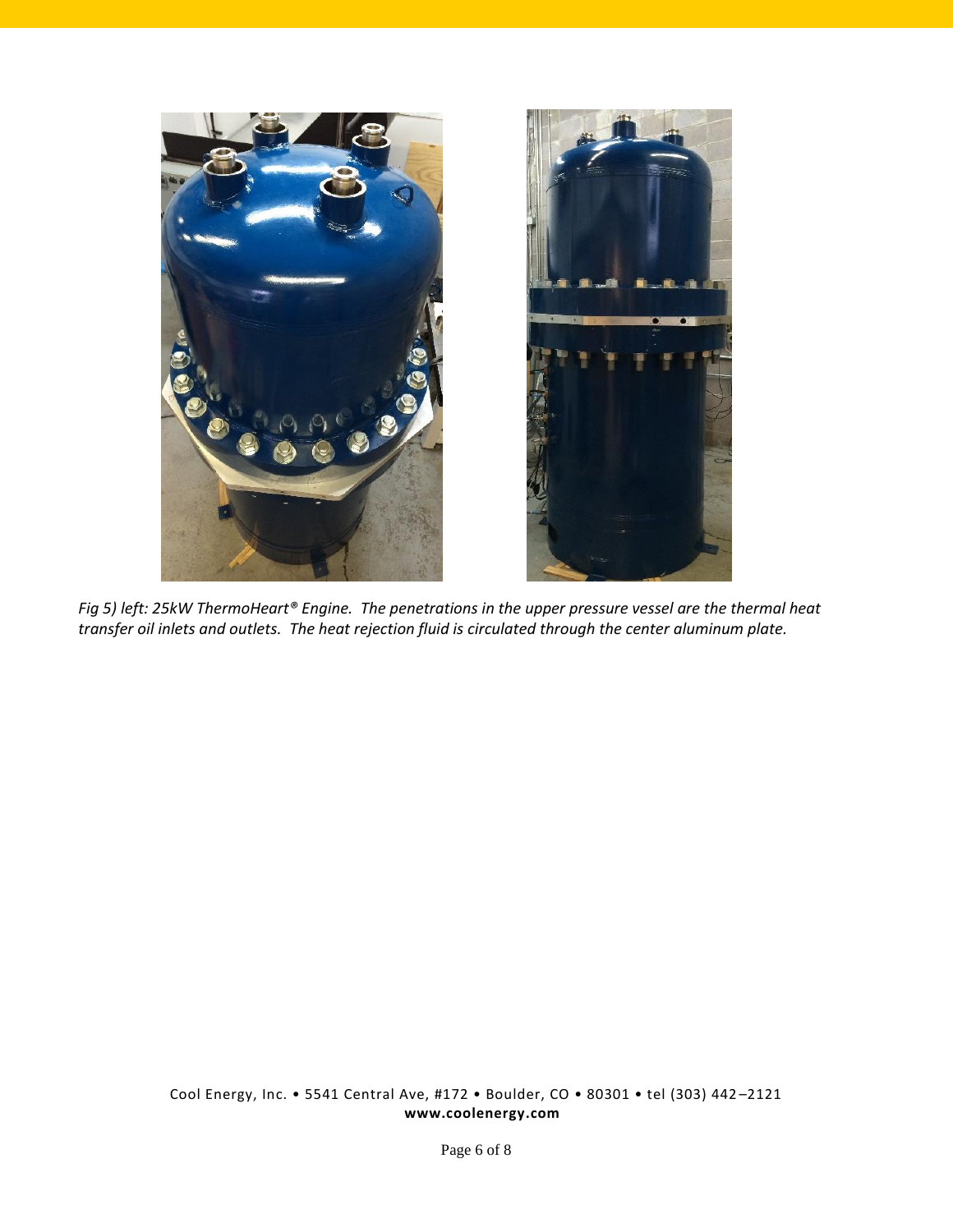#### **25 kW<sup>e</sup> ThermoHeart Engine preliminary specifications**

Operating speed: 600 RPM Engine weight: 8700 lbs Engine dimensions: 52" dia. x 105" tall Lifetime: 180,000 hours, with service interval every 20,000 hours Operating Ambient Temperatures: -40C to 80C Output Voltage: Inverted to 480V-ac Operating parameters: see table below

Expected Operating Parameters for a Cool Energy 25 kW<sub>e</sub>, 400°C ThermoHeart® Engine with a 20°C rejection environment. Lower rejection temperatures will produce higher powers and efficiencies.

|          | Hot Side Inlet   Oil Flow Rate, | <b>Hot Side Outlet</b> | Input Heat Rate | <b>Rejection Heat</b> | <b>Gross Generator</b> | Thermal to Electrical |
|----------|---------------------------------|------------------------|-----------------|-----------------------|------------------------|-----------------------|
| Temp, °C | L/min                           | Temp, °C               | Required, W     | Rate Required, W      | Output Power, W        | Conversion Efficiency |
|          |                                 |                        |                 |                       |                        |                       |
| 150      | 115                             | 131                    | 67505           | 60363                 | 7201                   | 10.7%                 |
| 150      | 170                             | 137                    | 67883           | 60236                 | 7712                   | 11.4%                 |
| 150      | 250                             | 141                    | 68112           | 60153                 | 8042                   | 11.8%                 |
| 150      | 380                             | 144                    | 68216           | 60086                 | 8277                   | 12.1%                 |
| 200      | 115                             | 179                    | 74245           | 61864                 | 12439                  | 16.8%                 |
| 200      | 170                             | 186                    | 74576           | 61724                 | 12915                  | 17.3%                 |
| 200      | 250                             | 190                    | 74773           | 61631                 | 13221                  | 17.7%                 |
| 200      | 380                             | 194                    | 74847           | 61549                 | 13438                  | 17.9%                 |
| 250      | 115                             | 228                    | 79724           | 62798                 | 16981                  | 21.3%                 |
| 250      | 170                             | 235                    | 79996           | 62639                 | 17417                  | 21.8%                 |
| 250      | 250                             | 240                    | 80158           | 62536                 | 17698                  | 22.1%                 |
| 250      | 380                             | 243                    | 80222           | 62456                 | 17899                  | 22.3%                 |
| 300      | 115                             | 277                    | 84698           | 63768                 | 20981                  | 24.8%                 |
| 300      | 170                             | 284                    | 84940           | 63613                 | 21383                  | 25.2%                 |
| 300      | 250                             | 289                    | 85084           | 63512                 | 21643                  | 25.4%                 |
| 300      | 380                             | 293                    | 85136           | 63434                 | 21828                  | 25.6%                 |
| 350      | 115                             | 325                    | 89157           | 64725                 | 24482                  | 27.5%                 |
| 350      | 170                             | 333                    | 89386           | 64578                 | 24863                  | 27.8%                 |
| 350      | 250                             | 339                    | 89215           | 64263                 | 25000                  | 28.0%                 |
| 350      | 380                             | 343                    | 88561           | 63659                 | 25000                  | 28.2%                 |
| 400      | 115                             | 376                    | 83222           | 58247                 | 25000                  | 30.0%                 |
| 400      | 170                             | 384                    | 82316           | 57343                 | 25000                  | 30.4%                 |
| 400      | 250                             | 389                    | 81742           | 56782                 | 25000                  | 30.6%                 |
| 400      | 380                             | 393                    | 81299           | 56384                 | 25000                  | 30.7%                 |